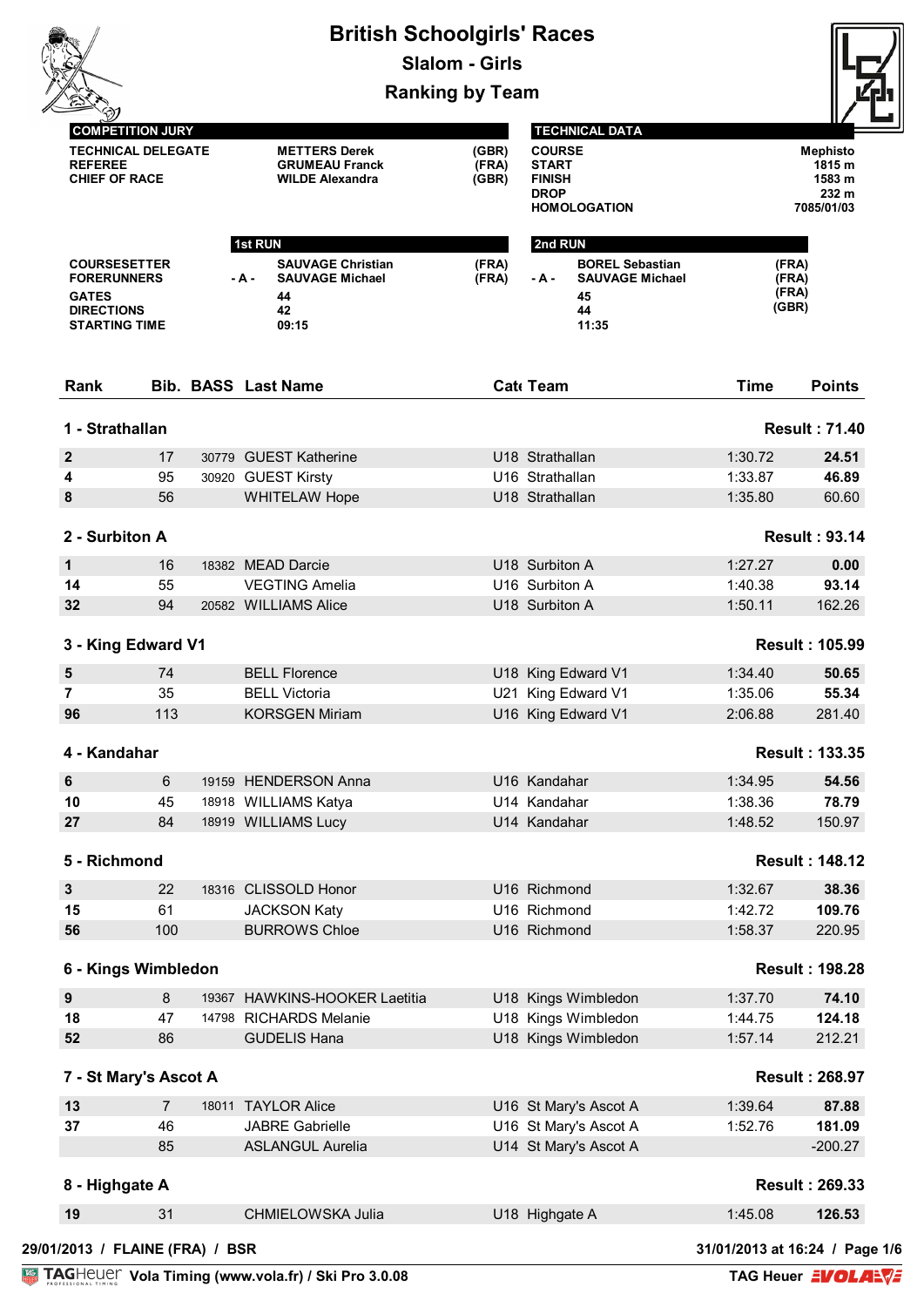| 70<br>U16 Highgate A<br>1:47.37<br>142.80<br>21059 CHMIELOWSKA Claudia<br>109<br>U16 Highgate A<br>DOODY Olivia<br>1:57.09<br>211.85<br><b>Result: 284.03</b><br>U16 DHO<br>1:46.61<br>137.40<br>75<br>19440 ADAMS Sarah<br>146.63<br>36<br>19831 LISMORE Sophie<br>U14 DHO<br>1:47.91<br>20800 DALE Safia<br>114<br>U14 DHO<br>2:11.76<br>316.07<br><b>Result: 304.35</b><br>10 - Abbey Gate College A<br>85.11<br>10<br>21150 KARAVASILI Zoe<br>U16 Abbey Gate College A<br>1:39.25<br>54<br>88<br><b>PARKER Ellie</b><br>U16 Abbey Gate College A<br>1:58.13<br>219.24<br>113<br><b>BELL Christie</b><br>U18 Abbey Gate College A<br>2:13.14<br>325.88<br>49<br>11 - Vikings<br><b>Result: 311.96</b><br>72<br>1:46.21<br>134.56<br><b>BAXTER Samantha</b><br>U18 Vikings<br>33<br>U16 Vikings<br>1:52.24<br>177.40<br>19680 BAXTER Phillipa<br>111<br>21430 TAYLOR-SELT Molly<br>U18 Vikings<br>268.62<br>2:05.08<br><b>Result: 323.32</b><br>12 - Aiglon A<br>20<br>1:45.98<br>132.92<br>37<br><b>ORTMANS Oona</b><br>U18 Aiglon A<br>40<br>115<br><b>TEAL Chloe</b><br>U18 Aiglon A<br>1:54.07<br>190.40<br>76<br><b>HAROLD Lucy</b><br>U21 Aiglon A<br>0.00<br>13 - Solihull<br><b>Result: 335.54</b><br>20696 NEWBOULT Helena<br>U16 Solihull<br>1:47.99<br>147.20<br>44<br>5<br>20307 MIDDLETON Amy<br>U18 Solihull<br>1:53.78<br>188.34<br>83<br>20781 NEWBOULT Laura<br>U18 Solihull<br>2:04.30<br>263.08<br>14 - Bedales<br><b>Result: 358.92</b><br>18632 DENNING Clare<br>U16 Bedales<br>1:44.09<br>119.50<br>3<br>42<br>2:00.97<br>239.42<br>U16 Bedales<br><b>CLEVELY Montana</b><br>81<br>GOODFELLOW Jemima<br>2:14.59<br>U14 Bedales<br>336.18<br>15 - Millfield<br><b>Result: 360.76</b><br>U16 Millfield<br>1:38.62<br>80.63<br>11<br>13<br>17717 STAMMERS Sophie<br>52<br>280.13<br>94<br>SIDOROVA Alexandra<br>U16 Millfield<br>2:06.70<br>91<br>SIMONS Amanda<br>U16 Millfield<br>0.00<br>16 - Ipswich High<br><b>Result: 361.04</b><br>60<br><b>DURANT Isabella</b><br>U16 Ipswich High<br>1:44.56<br>122.83<br>99<br>U14 Ipswich High<br>2:00.80<br>238.21<br><b>DURANT Antonia</b><br>U14 Ipswich High<br>21<br>2:07.59<br>286.45<br>ROYAL Natasha<br>17 - St Mary's Calne A<br><b>Result: 365.16</b><br><b>WOOD Clementine</b><br>1:50.01<br>161.55<br>18<br>U21 St Mary's Calne A<br>49<br>57<br><b>WRIGHT Annabel</b><br>U18 St Mary's Calne A<br>203.61<br>1:55.93<br>U21 St Mary's Calne A<br>96<br><b>CAIN Florence</b><br>0.00<br>18 - Godolphin & Latymer<br><b>Result: 373.19</b><br>23<br>U14 Godolphin & Latymer<br>1:48.63<br>151.75<br>21181 GAY Elizabeth | 29/01/2013 / FLAINE (FRA) / BSR<br>31/01/2013 at 16:24 / Page 2/6 | Rank      |  | <b>Bib. BASS Last Name</b> | Cat Team | <b>Time</b> | <b>Points</b> |
|---------------------------------------------------------------------------------------------------------------------------------------------------------------------------------------------------------------------------------------------------------------------------------------------------------------------------------------------------------------------------------------------------------------------------------------------------------------------------------------------------------------------------------------------------------------------------------------------------------------------------------------------------------------------------------------------------------------------------------------------------------------------------------------------------------------------------------------------------------------------------------------------------------------------------------------------------------------------------------------------------------------------------------------------------------------------------------------------------------------------------------------------------------------------------------------------------------------------------------------------------------------------------------------------------------------------------------------------------------------------------------------------------------------------------------------------------------------------------------------------------------------------------------------------------------------------------------------------------------------------------------------------------------------------------------------------------------------------------------------------------------------------------------------------------------------------------------------------------------------------------------------------------------------------------------------------------------------------------------------------------------------------------------------------------------------------------------------------------------------------------------------------------------------------------------------------------------------------------------------------------------------------------------------------------------------------------------------------------------------------------------------------------------------------------------------------------------------------------------------------------------------------------------------------------------------------------------------------------|-------------------------------------------------------------------|-----------|--|----------------------------|----------|-------------|---------------|
|                                                                                                                                                                                                                                                                                                                                                                                                                                                                                                                                                                                                                                                                                                                                                                                                                                                                                                                                                                                                                                                                                                                                                                                                                                                                                                                                                                                                                                                                                                                                                                                                                                                                                                                                                                                                                                                                                                                                                                                                                                                                                                                                                                                                                                                                                                                                                                                                                                                                                                                                                                                                   |                                                                   | 24        |  |                            |          |             |               |
|                                                                                                                                                                                                                                                                                                                                                                                                                                                                                                                                                                                                                                                                                                                                                                                                                                                                                                                                                                                                                                                                                                                                                                                                                                                                                                                                                                                                                                                                                                                                                                                                                                                                                                                                                                                                                                                                                                                                                                                                                                                                                                                                                                                                                                                                                                                                                                                                                                                                                                                                                                                                   |                                                                   | 51        |  |                            |          |             |               |
|                                                                                                                                                                                                                                                                                                                                                                                                                                                                                                                                                                                                                                                                                                                                                                                                                                                                                                                                                                                                                                                                                                                                                                                                                                                                                                                                                                                                                                                                                                                                                                                                                                                                                                                                                                                                                                                                                                                                                                                                                                                                                                                                                                                                                                                                                                                                                                                                                                                                                                                                                                                                   |                                                                   | $9 - DHO$ |  |                            |          |             |               |
|                                                                                                                                                                                                                                                                                                                                                                                                                                                                                                                                                                                                                                                                                                                                                                                                                                                                                                                                                                                                                                                                                                                                                                                                                                                                                                                                                                                                                                                                                                                                                                                                                                                                                                                                                                                                                                                                                                                                                                                                                                                                                                                                                                                                                                                                                                                                                                                                                                                                                                                                                                                                   |                                                                   | 22        |  |                            |          |             |               |
|                                                                                                                                                                                                                                                                                                                                                                                                                                                                                                                                                                                                                                                                                                                                                                                                                                                                                                                                                                                                                                                                                                                                                                                                                                                                                                                                                                                                                                                                                                                                                                                                                                                                                                                                                                                                                                                                                                                                                                                                                                                                                                                                                                                                                                                                                                                                                                                                                                                                                                                                                                                                   |                                                                   | 25        |  |                            |          |             |               |
|                                                                                                                                                                                                                                                                                                                                                                                                                                                                                                                                                                                                                                                                                                                                                                                                                                                                                                                                                                                                                                                                                                                                                                                                                                                                                                                                                                                                                                                                                                                                                                                                                                                                                                                                                                                                                                                                                                                                                                                                                                                                                                                                                                                                                                                                                                                                                                                                                                                                                                                                                                                                   |                                                                   | 108       |  |                            |          |             |               |
|                                                                                                                                                                                                                                                                                                                                                                                                                                                                                                                                                                                                                                                                                                                                                                                                                                                                                                                                                                                                                                                                                                                                                                                                                                                                                                                                                                                                                                                                                                                                                                                                                                                                                                                                                                                                                                                                                                                                                                                                                                                                                                                                                                                                                                                                                                                                                                                                                                                                                                                                                                                                   |                                                                   |           |  |                            |          |             |               |
|                                                                                                                                                                                                                                                                                                                                                                                                                                                                                                                                                                                                                                                                                                                                                                                                                                                                                                                                                                                                                                                                                                                                                                                                                                                                                                                                                                                                                                                                                                                                                                                                                                                                                                                                                                                                                                                                                                                                                                                                                                                                                                                                                                                                                                                                                                                                                                                                                                                                                                                                                                                                   |                                                                   | 12        |  |                            |          |             |               |
|                                                                                                                                                                                                                                                                                                                                                                                                                                                                                                                                                                                                                                                                                                                                                                                                                                                                                                                                                                                                                                                                                                                                                                                                                                                                                                                                                                                                                                                                                                                                                                                                                                                                                                                                                                                                                                                                                                                                                                                                                                                                                                                                                                                                                                                                                                                                                                                                                                                                                                                                                                                                   |                                                                   |           |  |                            |          |             |               |
|                                                                                                                                                                                                                                                                                                                                                                                                                                                                                                                                                                                                                                                                                                                                                                                                                                                                                                                                                                                                                                                                                                                                                                                                                                                                                                                                                                                                                                                                                                                                                                                                                                                                                                                                                                                                                                                                                                                                                                                                                                                                                                                                                                                                                                                                                                                                                                                                                                                                                                                                                                                                   |                                                                   |           |  |                            |          |             |               |
|                                                                                                                                                                                                                                                                                                                                                                                                                                                                                                                                                                                                                                                                                                                                                                                                                                                                                                                                                                                                                                                                                                                                                                                                                                                                                                                                                                                                                                                                                                                                                                                                                                                                                                                                                                                                                                                                                                                                                                                                                                                                                                                                                                                                                                                                                                                                                                                                                                                                                                                                                                                                   |                                                                   |           |  |                            |          |             |               |
|                                                                                                                                                                                                                                                                                                                                                                                                                                                                                                                                                                                                                                                                                                                                                                                                                                                                                                                                                                                                                                                                                                                                                                                                                                                                                                                                                                                                                                                                                                                                                                                                                                                                                                                                                                                                                                                                                                                                                                                                                                                                                                                                                                                                                                                                                                                                                                                                                                                                                                                                                                                                   |                                                                   |           |  |                            |          |             |               |
|                                                                                                                                                                                                                                                                                                                                                                                                                                                                                                                                                                                                                                                                                                                                                                                                                                                                                                                                                                                                                                                                                                                                                                                                                                                                                                                                                                                                                                                                                                                                                                                                                                                                                                                                                                                                                                                                                                                                                                                                                                                                                                                                                                                                                                                                                                                                                                                                                                                                                                                                                                                                   |                                                                   | 21        |  |                            |          |             |               |
|                                                                                                                                                                                                                                                                                                                                                                                                                                                                                                                                                                                                                                                                                                                                                                                                                                                                                                                                                                                                                                                                                                                                                                                                                                                                                                                                                                                                                                                                                                                                                                                                                                                                                                                                                                                                                                                                                                                                                                                                                                                                                                                                                                                                                                                                                                                                                                                                                                                                                                                                                                                                   |                                                                   | 36        |  |                            |          |             |               |
|                                                                                                                                                                                                                                                                                                                                                                                                                                                                                                                                                                                                                                                                                                                                                                                                                                                                                                                                                                                                                                                                                                                                                                                                                                                                                                                                                                                                                                                                                                                                                                                                                                                                                                                                                                                                                                                                                                                                                                                                                                                                                                                                                                                                                                                                                                                                                                                                                                                                                                                                                                                                   |                                                                   | 91        |  |                            |          |             |               |
|                                                                                                                                                                                                                                                                                                                                                                                                                                                                                                                                                                                                                                                                                                                                                                                                                                                                                                                                                                                                                                                                                                                                                                                                                                                                                                                                                                                                                                                                                                                                                                                                                                                                                                                                                                                                                                                                                                                                                                                                                                                                                                                                                                                                                                                                                                                                                                                                                                                                                                                                                                                                   |                                                                   |           |  |                            |          |             |               |
|                                                                                                                                                                                                                                                                                                                                                                                                                                                                                                                                                                                                                                                                                                                                                                                                                                                                                                                                                                                                                                                                                                                                                                                                                                                                                                                                                                                                                                                                                                                                                                                                                                                                                                                                                                                                                                                                                                                                                                                                                                                                                                                                                                                                                                                                                                                                                                                                                                                                                                                                                                                                   |                                                                   |           |  |                            |          |             |               |
|                                                                                                                                                                                                                                                                                                                                                                                                                                                                                                                                                                                                                                                                                                                                                                                                                                                                                                                                                                                                                                                                                                                                                                                                                                                                                                                                                                                                                                                                                                                                                                                                                                                                                                                                                                                                                                                                                                                                                                                                                                                                                                                                                                                                                                                                                                                                                                                                                                                                                                                                                                                                   |                                                                   |           |  |                            |          |             |               |
|                                                                                                                                                                                                                                                                                                                                                                                                                                                                                                                                                                                                                                                                                                                                                                                                                                                                                                                                                                                                                                                                                                                                                                                                                                                                                                                                                                                                                                                                                                                                                                                                                                                                                                                                                                                                                                                                                                                                                                                                                                                                                                                                                                                                                                                                                                                                                                                                                                                                                                                                                                                                   |                                                                   |           |  |                            |          |             |               |
|                                                                                                                                                                                                                                                                                                                                                                                                                                                                                                                                                                                                                                                                                                                                                                                                                                                                                                                                                                                                                                                                                                                                                                                                                                                                                                                                                                                                                                                                                                                                                                                                                                                                                                                                                                                                                                                                                                                                                                                                                                                                                                                                                                                                                                                                                                                                                                                                                                                                                                                                                                                                   |                                                                   |           |  |                            |          |             |               |
|                                                                                                                                                                                                                                                                                                                                                                                                                                                                                                                                                                                                                                                                                                                                                                                                                                                                                                                                                                                                                                                                                                                                                                                                                                                                                                                                                                                                                                                                                                                                                                                                                                                                                                                                                                                                                                                                                                                                                                                                                                                                                                                                                                                                                                                                                                                                                                                                                                                                                                                                                                                                   |                                                                   |           |  |                            |          |             |               |
|                                                                                                                                                                                                                                                                                                                                                                                                                                                                                                                                                                                                                                                                                                                                                                                                                                                                                                                                                                                                                                                                                                                                                                                                                                                                                                                                                                                                                                                                                                                                                                                                                                                                                                                                                                                                                                                                                                                                                                                                                                                                                                                                                                                                                                                                                                                                                                                                                                                                                                                                                                                                   |                                                                   | 26        |  |                            |          |             |               |
|                                                                                                                                                                                                                                                                                                                                                                                                                                                                                                                                                                                                                                                                                                                                                                                                                                                                                                                                                                                                                                                                                                                                                                                                                                                                                                                                                                                                                                                                                                                                                                                                                                                                                                                                                                                                                                                                                                                                                                                                                                                                                                                                                                                                                                                                                                                                                                                                                                                                                                                                                                                                   |                                                                   | 39        |  |                            |          |             |               |
|                                                                                                                                                                                                                                                                                                                                                                                                                                                                                                                                                                                                                                                                                                                                                                                                                                                                                                                                                                                                                                                                                                                                                                                                                                                                                                                                                                                                                                                                                                                                                                                                                                                                                                                                                                                                                                                                                                                                                                                                                                                                                                                                                                                                                                                                                                                                                                                                                                                                                                                                                                                                   |                                                                   | 86        |  |                            |          |             |               |
|                                                                                                                                                                                                                                                                                                                                                                                                                                                                                                                                                                                                                                                                                                                                                                                                                                                                                                                                                                                                                                                                                                                                                                                                                                                                                                                                                                                                                                                                                                                                                                                                                                                                                                                                                                                                                                                                                                                                                                                                                                                                                                                                                                                                                                                                                                                                                                                                                                                                                                                                                                                                   |                                                                   |           |  |                            |          |             |               |
|                                                                                                                                                                                                                                                                                                                                                                                                                                                                                                                                                                                                                                                                                                                                                                                                                                                                                                                                                                                                                                                                                                                                                                                                                                                                                                                                                                                                                                                                                                                                                                                                                                                                                                                                                                                                                                                                                                                                                                                                                                                                                                                                                                                                                                                                                                                                                                                                                                                                                                                                                                                                   |                                                                   | 16        |  |                            |          |             |               |
|                                                                                                                                                                                                                                                                                                                                                                                                                                                                                                                                                                                                                                                                                                                                                                                                                                                                                                                                                                                                                                                                                                                                                                                                                                                                                                                                                                                                                                                                                                                                                                                                                                                                                                                                                                                                                                                                                                                                                                                                                                                                                                                                                                                                                                                                                                                                                                                                                                                                                                                                                                                                   |                                                                   | 65        |  |                            |          |             |               |
|                                                                                                                                                                                                                                                                                                                                                                                                                                                                                                                                                                                                                                                                                                                                                                                                                                                                                                                                                                                                                                                                                                                                                                                                                                                                                                                                                                                                                                                                                                                                                                                                                                                                                                                                                                                                                                                                                                                                                                                                                                                                                                                                                                                                                                                                                                                                                                                                                                                                                                                                                                                                   |                                                                   | 117       |  |                            |          |             |               |
|                                                                                                                                                                                                                                                                                                                                                                                                                                                                                                                                                                                                                                                                                                                                                                                                                                                                                                                                                                                                                                                                                                                                                                                                                                                                                                                                                                                                                                                                                                                                                                                                                                                                                                                                                                                                                                                                                                                                                                                                                                                                                                                                                                                                                                                                                                                                                                                                                                                                                                                                                                                                   |                                                                   |           |  |                            |          |             |               |
|                                                                                                                                                                                                                                                                                                                                                                                                                                                                                                                                                                                                                                                                                                                                                                                                                                                                                                                                                                                                                                                                                                                                                                                                                                                                                                                                                                                                                                                                                                                                                                                                                                                                                                                                                                                                                                                                                                                                                                                                                                                                                                                                                                                                                                                                                                                                                                                                                                                                                                                                                                                                   |                                                                   |           |  |                            |          |             |               |
|                                                                                                                                                                                                                                                                                                                                                                                                                                                                                                                                                                                                                                                                                                                                                                                                                                                                                                                                                                                                                                                                                                                                                                                                                                                                                                                                                                                                                                                                                                                                                                                                                                                                                                                                                                                                                                                                                                                                                                                                                                                                                                                                                                                                                                                                                                                                                                                                                                                                                                                                                                                                   |                                                                   |           |  |                            |          |             |               |
|                                                                                                                                                                                                                                                                                                                                                                                                                                                                                                                                                                                                                                                                                                                                                                                                                                                                                                                                                                                                                                                                                                                                                                                                                                                                                                                                                                                                                                                                                                                                                                                                                                                                                                                                                                                                                                                                                                                                                                                                                                                                                                                                                                                                                                                                                                                                                                                                                                                                                                                                                                                                   |                                                                   |           |  |                            |          |             |               |
|                                                                                                                                                                                                                                                                                                                                                                                                                                                                                                                                                                                                                                                                                                                                                                                                                                                                                                                                                                                                                                                                                                                                                                                                                                                                                                                                                                                                                                                                                                                                                                                                                                                                                                                                                                                                                                                                                                                                                                                                                                                                                                                                                                                                                                                                                                                                                                                                                                                                                                                                                                                                   |                                                                   |           |  |                            |          |             |               |
|                                                                                                                                                                                                                                                                                                                                                                                                                                                                                                                                                                                                                                                                                                                                                                                                                                                                                                                                                                                                                                                                                                                                                                                                                                                                                                                                                                                                                                                                                                                                                                                                                                                                                                                                                                                                                                                                                                                                                                                                                                                                                                                                                                                                                                                                                                                                                                                                                                                                                                                                                                                                   |                                                                   |           |  |                            |          |             |               |
|                                                                                                                                                                                                                                                                                                                                                                                                                                                                                                                                                                                                                                                                                                                                                                                                                                                                                                                                                                                                                                                                                                                                                                                                                                                                                                                                                                                                                                                                                                                                                                                                                                                                                                                                                                                                                                                                                                                                                                                                                                                                                                                                                                                                                                                                                                                                                                                                                                                                                                                                                                                                   |                                                                   | 17        |  |                            |          |             |               |
|                                                                                                                                                                                                                                                                                                                                                                                                                                                                                                                                                                                                                                                                                                                                                                                                                                                                                                                                                                                                                                                                                                                                                                                                                                                                                                                                                                                                                                                                                                                                                                                                                                                                                                                                                                                                                                                                                                                                                                                                                                                                                                                                                                                                                                                                                                                                                                                                                                                                                                                                                                                                   |                                                                   | 64        |  |                            |          |             |               |
|                                                                                                                                                                                                                                                                                                                                                                                                                                                                                                                                                                                                                                                                                                                                                                                                                                                                                                                                                                                                                                                                                                                                                                                                                                                                                                                                                                                                                                                                                                                                                                                                                                                                                                                                                                                                                                                                                                                                                                                                                                                                                                                                                                                                                                                                                                                                                                                                                                                                                                                                                                                                   |                                                                   | 99        |  |                            |          |             |               |
|                                                                                                                                                                                                                                                                                                                                                                                                                                                                                                                                                                                                                                                                                                                                                                                                                                                                                                                                                                                                                                                                                                                                                                                                                                                                                                                                                                                                                                                                                                                                                                                                                                                                                                                                                                                                                                                                                                                                                                                                                                                                                                                                                                                                                                                                                                                                                                                                                                                                                                                                                                                                   |                                                                   |           |  |                            |          |             |               |
|                                                                                                                                                                                                                                                                                                                                                                                                                                                                                                                                                                                                                                                                                                                                                                                                                                                                                                                                                                                                                                                                                                                                                                                                                                                                                                                                                                                                                                                                                                                                                                                                                                                                                                                                                                                                                                                                                                                                                                                                                                                                                                                                                                                                                                                                                                                                                                                                                                                                                                                                                                                                   |                                                                   | 31        |  |                            |          |             |               |
|                                                                                                                                                                                                                                                                                                                                                                                                                                                                                                                                                                                                                                                                                                                                                                                                                                                                                                                                                                                                                                                                                                                                                                                                                                                                                                                                                                                                                                                                                                                                                                                                                                                                                                                                                                                                                                                                                                                                                                                                                                                                                                                                                                                                                                                                                                                                                                                                                                                                                                                                                                                                   |                                                                   |           |  |                            |          |             |               |
|                                                                                                                                                                                                                                                                                                                                                                                                                                                                                                                                                                                                                                                                                                                                                                                                                                                                                                                                                                                                                                                                                                                                                                                                                                                                                                                                                                                                                                                                                                                                                                                                                                                                                                                                                                                                                                                                                                                                                                                                                                                                                                                                                                                                                                                                                                                                                                                                                                                                                                                                                                                                   |                                                                   |           |  |                            |          |             |               |
|                                                                                                                                                                                                                                                                                                                                                                                                                                                                                                                                                                                                                                                                                                                                                                                                                                                                                                                                                                                                                                                                                                                                                                                                                                                                                                                                                                                                                                                                                                                                                                                                                                                                                                                                                                                                                                                                                                                                                                                                                                                                                                                                                                                                                                                                                                                                                                                                                                                                                                                                                                                                   |                                                                   |           |  |                            |          |             |               |
|                                                                                                                                                                                                                                                                                                                                                                                                                                                                                                                                                                                                                                                                                                                                                                                                                                                                                                                                                                                                                                                                                                                                                                                                                                                                                                                                                                                                                                                                                                                                                                                                                                                                                                                                                                                                                                                                                                                                                                                                                                                                                                                                                                                                                                                                                                                                                                                                                                                                                                                                                                                                   |                                                                   | 28        |  |                            |          |             |               |
|                                                                                                                                                                                                                                                                                                                                                                                                                                                                                                                                                                                                                                                                                                                                                                                                                                                                                                                                                                                                                                                                                                                                                                                                                                                                                                                                                                                                                                                                                                                                                                                                                                                                                                                                                                                                                                                                                                                                                                                                                                                                                                                                                                                                                                                                                                                                                                                                                                                                                                                                                                                                   |                                                                   |           |  |                            |          |             |               |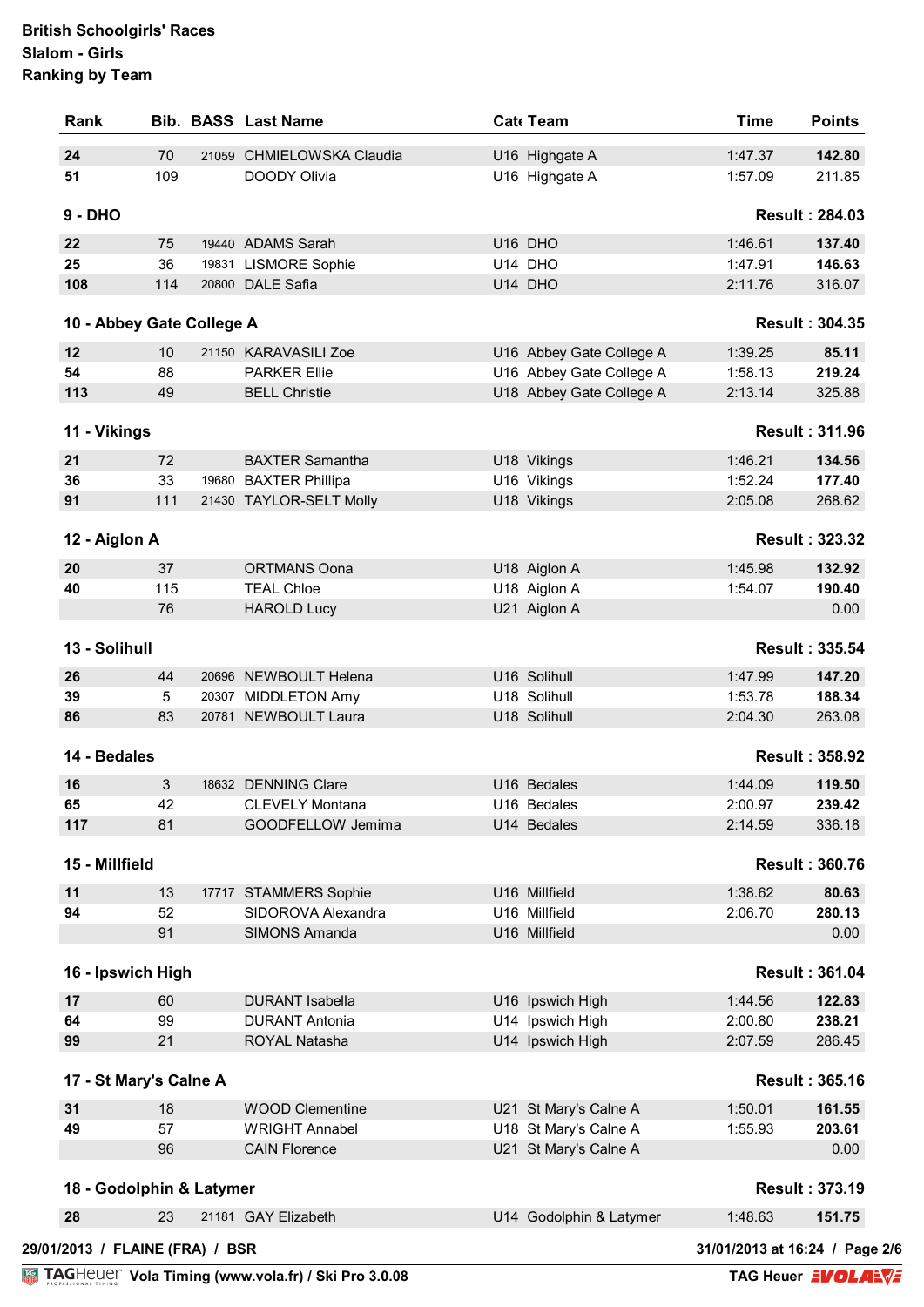| Rank                       |              | <b>Bib. BASS Last Name</b>  | Cat Team                                 | <b>Time</b> | <b>Points</b>         |
|----------------------------|--------------|-----------------------------|------------------------------------------|-------------|-----------------------|
| 57                         | 62           | <b>JONES Olivia</b>         | U16 Godolphin & Latymer                  | 1:58.44     | 221.44                |
|                            | 101          | <b>BOND Madeleine</b>       | U16 Godolphin & Latymer                  |             | $-186.35$             |
| 19 - Surbiton B            |              |                             |                                          |             | <b>Result: 386.41</b> |
| 35                         | 127          | 20360 BUCKLAND Amber        | U16 Surbiton B                           | 1:52.13     | 176.62                |
| 50                         | 140          | 17488 KAHVE Lucy            | U16 Surbiton B                           | 1:56.80     | 209.79                |
| 88                         | 153          | 18056 YOUNG Ella            | U16 Surbiton B                           | 2:04.76     | 266.34                |
| 20 - Wycombe Abbey B       |              |                             |                                          |             | <b>Result: 391.03</b> |
| 23                         | 124          | <b>MAYNARD Lucy</b>         | U21 Wycombe Abbey B                      | 1:47.36     | 142.73                |
| 69                         | 137          | <b>VELLACOTT Rosanna</b>    | U18 Wycombe Abbey B                      | 2:02.22     | 248.30                |
| 125                        | 150          | <b>FULFORD Annabelle</b>    | U16 Wycombe Abbey B                      | 2:16.82     | 352.02                |
|                            |              |                             |                                          |             |                       |
| 21 - Wycombe Abbey A       |              |                             |                                          |             | <b>Result: 392.87</b> |
| 41                         | 39           | <b>KNOWLES Olivia</b>       | U18 Wycombe Abbey A                      | 1:54.47     | 193.24                |
| 44                         | 78           | <b>CLUTTON Evie</b>         | U16 Wycombe Abbey A                      | 1:55.37     | 199.63                |
|                            | 117          | <b>WICKES Aimee</b>         | U18 Wycombe Abbey A                      |             | 0.00                  |
| 22 - City of London        |              |                             |                                          |             | <b>Result: 393.02</b> |
| 30                         | $\mathbf{1}$ | 19535 GORDON Maya           | U18 City of London                       | 1:49.17     | 155.59                |
| 62                         | 79           | <b>HOOPER Caitlin</b>       | U21 City of London                       | 2:00.69     | 237.43                |
| 84                         | 40           | <b>GORDON Ania</b>          | U18 City of London                       | 2:04.07     | 261.44                |
| 23 - Wellington            |              |                             |                                          |             | <b>Result: 397.00</b> |
| 29                         | 14           | <b>MARAMOTTI Fabia</b>      | U18 Wellington                           | 1:48.90     | 153.67                |
| 67                         | 53           | 21368 VESLEY Cordelia       | U14 Wellington                           | 2:01.52     | 243.33                |
| 98                         | 92           | <b>CARR Georgia</b>         | U16 Wellington                           | 2:07.50     | 285.81                |
|                            |              |                             |                                          |             |                       |
| 24 - Lady Eleanor Holles A |              |                             |                                          |             | <b>Result: 419.66</b> |
| 48                         | 110          | <b>RADFORD Lizzi</b>        | U18 Lady Eleanor Holles A                | 1:55.91     | 203.47                |
| 53                         | 71           | <b>HOPKINS POWELL Sacha</b> | U16 Lady Eleanor Holles A                | 1:57.70     | 216.19                |
|                            | 32           | 21363 PATTON Harriett       | U14 Lady Eleanor Holles A                |             | $-211.57$             |
| 25 - Cheltenham A          |              |                             |                                          |             | <b>Result: 430.31</b> |
| 34                         | 50           | <b>HARRISON Felicity</b>    | U16 Cheltenham A                         | 1:51.78     | 174.13                |
| 78                         | 89           | <b>PARKER Emily</b>         | U16 Cheltenham A                         | 2:03.33     | 256.18                |
| 85                         | 11           | <b>LAWRENCE Annabel</b>     | U16 Cheltenham A                         | 2:04.08     | 261.51                |
| 26 - Guildford High        |              |                             |                                          |             | <b>Result: 433.73</b> |
| 33                         | 12           | 20528 FLUCK Catrin          | U16 Guildford High                       | 1:50.60     | 165.75                |
| 90                         | 90           | SEBO Samantha               | U14 Guildford High                       | 2:04.99     | 267.98                |
| 97                         | 51           | <b>MELDRAM Lauren</b>       | U14 Guildford High                       | 2:07.48     | 285.67                |
| 27 - Queens Chester        |              |                             |                                          |             | <b>Result: 436.70</b> |
|                            | 29           | <b>MONK Orlaith</b>         |                                          | 1:55.76     |                       |
| 46<br>61                   | 68           | <b>GRACE Serena</b>         | U16 Queens Chester<br>U14 Queens Chester | 2:00.25     | 202.40<br>234.30      |
| 93                         | 107          | <b>THOMPSON Alice</b>       | U16 Queens Chester                       | 2:05.98     | 275.01                |
|                            |              |                             |                                          |             |                       |
|                            |              |                             |                                          |             | <b>Result: 437.48</b> |
| 28 - Heathfield A          |              |                             |                                          |             |                       |
| 45                         | 25           | <b>REID Emily</b>           | U16 Heathfield A                         | 1:55.38     | 199.70                |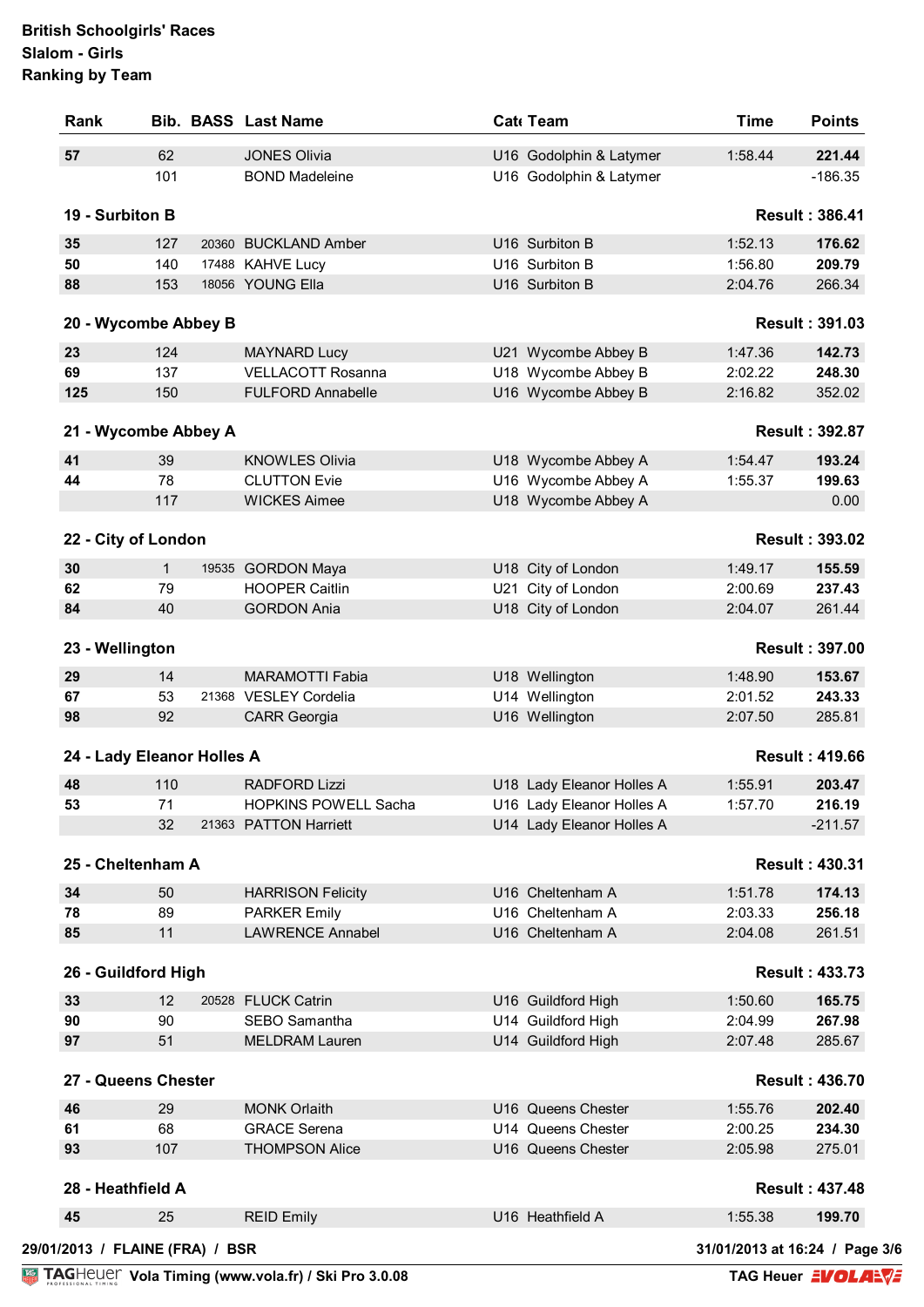| Rank               |                                 | <b>Bib. BASS Last Name</b>  | Cat Team              | <b>Time</b>                    | <b>Points</b>         |
|--------------------|---------------------------------|-----------------------------|-----------------------|--------------------------------|-----------------------|
| 63                 | 64                              | <b>REDING-REUTER Farah</b>  | U16 Heathfield A      | 2:00.74                        | 237.78                |
| 105                | 103                             | FABER-JOHNSON Lara          | U16 Heathfield A      | 2:11.46                        | 313.94                |
| 29 - St Swithuns A |                                 |                             |                       |                                | <b>Result: 467.19</b> |
| 58                 | 4                               | <b>VULLIAMY-TAYLOR Coco</b> | U14 St Swithuns A     | 1:58.57                        | 222.37                |
| 68                 | 43                              | <b>BAYLIS Alexandra</b>     | U18 St Swithuns A     | 2:01.73                        | 244.82                |
| 135                | 82                              | <b>COLE Hannah</b>          | U16 St Swithuns A     | 2:49.32                        | 582.92                |
|                    | 30 - Downe House A              |                             |                       |                                | <b>Result: 489.99</b> |
| 60                 | 28                              | POOLE Emma                  | U16 Downe House A     | 2:00.11                        | 233.31                |
| 80                 | 67                              | <b>HUTH Katarina</b>        | U16 Downe House A     | 2:03.40                        | 256.68                |
| 111                | 106                             | <b>ROBERTSON Araminta</b>   | U16 Downe House A     | 2:12.73                        | 322.97                |
| 31 - Tudor Hall    |                                 |                             |                       |                                | <b>Result: 494.53</b> |
| 66                 | 108                             | <b>BEALBY Marina</b>        | U16 Tudor Hall        | 2:01.21                        | 241.12                |
| 74                 | 69                              | <b>BARROW Alexa</b>         | U16 Tudor Hall        | 2:02.94                        | 253.41                |
| 92                 | 30                              | <b>LOMAS Emma</b>           | U18 Tudor Hall        | 2:05.45                        | 271.25                |
|                    |                                 |                             |                       |                                |                       |
| 32 - Highgate B    |                                 |                             |                       |                                | <b>Result: 506.83</b> |
| 71                 | 144                             | <b>DOODY Grace</b>          | U14 Highgate B        | 2:02.58                        | 250.86                |
| 77                 | 118                             | <b>BARBER Imogen</b>        | U16 Highgate B        | 2:03.30                        | 255.97                |
| 120                | 131                             | <b>HUGHES Estella</b>       | U16 Highgate B        | 2:14.94                        | 338.67                |
|                    | 33 - St Mary's Ascot B          |                             |                       |                                | <b>Result: 518.55</b> |
| 71                 | 121                             | <b>AYTON Chloe</b>          | U16 St Mary's Ascot B | 2:02.58                        | 250.86                |
| 89                 | 147                             | SODI Isabella               | U16 St Mary's Ascot B | 2:04.95                        | 267.69                |
|                    | 134                             | OPPENHEIM Lorna             | U16 St Mary's Ascot B |                                | $-199.78$             |
| 34 - Snowsports    |                                 |                             |                       |                                | <b>Result: 520.26</b> |
| 47                 | 48                              | <b>GRACE Georgina</b>       | U14 Snowsports        | 1:55.87                        | 203.19                |
| 109                | 87                              | <b>PARKER Gariella</b>      | U14 Snowsports        | 2:11.90                        | 317.07                |
|                    | 9                               | <b>PRICE Lucy</b>           | U14 Snowsports        |                                | $-174.41$             |
| 35 - Bryanston     |                                 |                             |                       |                                | <b>Result: 527.78</b> |
|                    |                                 |                             |                       |                                |                       |
| 42                 | 19                              | <b>HARTLEY Poppy</b>        | U18 Bryanston         | 1:55.19                        | 198.35                |
| 115                | 97                              | <b>BOOTHRIGHT Annabel</b>   | U16 Bryanston         | 2:13.64                        | 329.43                |
| 127                | 58                              | <b>BEDDALL Kristina</b>     | U16 Bryanston         | 2:18.80                        | 366.09                |
| 36 - Woldingham A  |                                 |                             |                       |                                | <b>Result: 552.37</b> |
| 76                 | 20                              | <b>HYDE Katie</b>           | U16 Woldingham A      | 2:03.15                        | 254.91                |
| 100                | 98                              | <b>KEIJER-PALAU Lucia</b>   | U18 Woldingham A      | 2:09.14                        | 297.46                |
| 114                | 59                              | <b>DAVIES Charlotte</b>     | U16 Woldingham A      | 2:13.30                        | 327.02                |
| 37 - Sherborne     |                                 |                             |                       |                                | <b>Result: 553.07</b> |
| 42                 | 38                              | <b>NORRIS Isabel</b>        | U18 Sherborne         | 1:55.19                        | 198.35                |
| 126                | 77                              | <b>MACDONALD Holly</b>      | U18 Sherborne         | 2:17.20                        | 354.72                |
| 131                | 116                             | <b>MANNERS Laura</b>        | U18 Sherborne         | 2:26.90                        | 423.63                |
| 38 - Lambrook      |                                 |                             |                       |                                | <b>Result: 561.17</b> |
| 59                 | 26                              | 21060 WOODBRIDGE Lily       | U14 Lambrook          | 1:58.91                        | 224.78                |
|                    | 29/01/2013 / FLAINE (FRA) / BSR |                             |                       | 31/01/2013 at 16:24 / Page 4/6 |                       |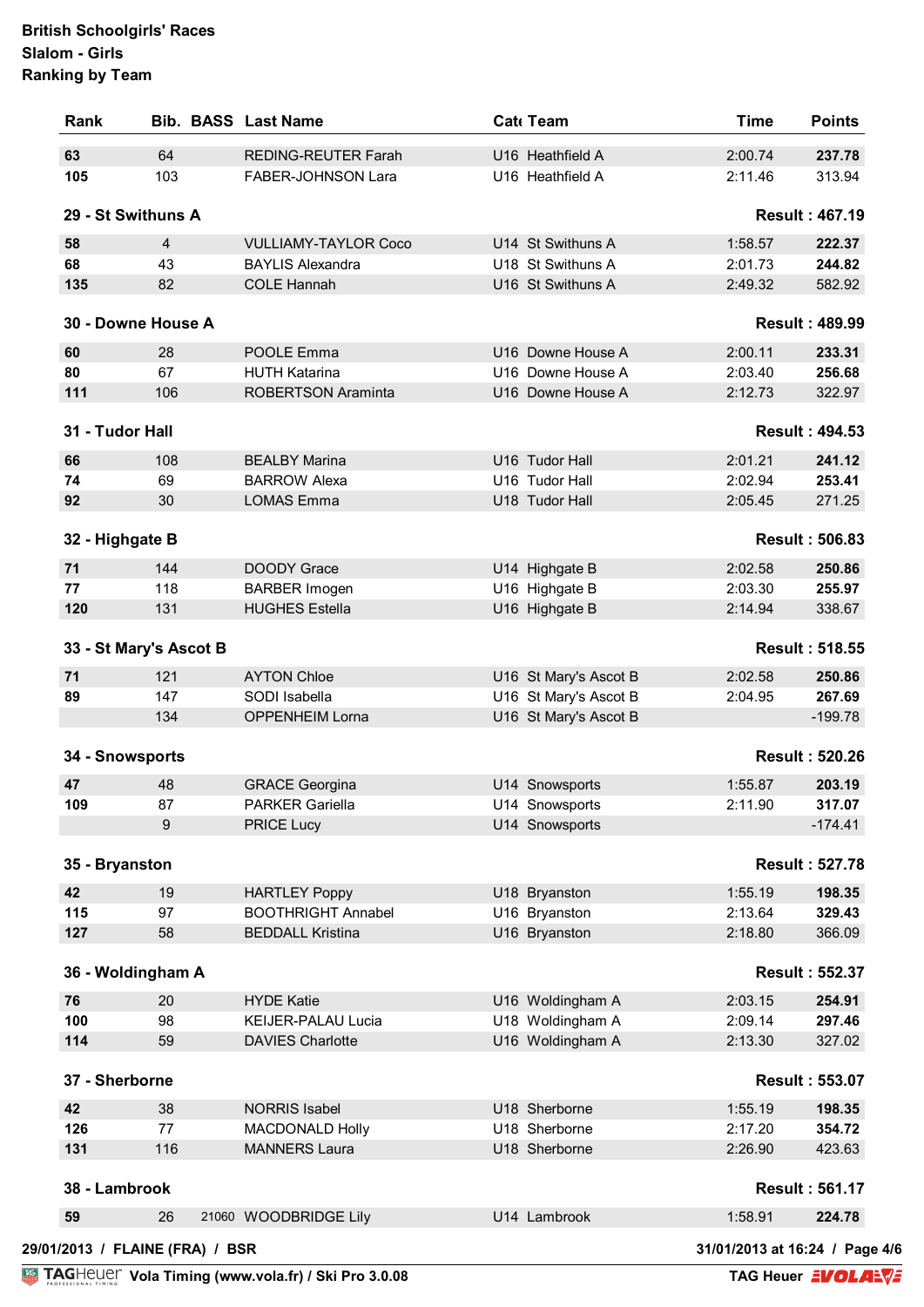| Rank                       |          | <b>Bib. BASS Last Name</b>              | Cat Team                               | <b>Time</b>        | <b>Points</b>                   |
|----------------------------|----------|-----------------------------------------|----------------------------------------|--------------------|---------------------------------|
| 119                        | 65       | <b>HORGAN Annabelle</b>                 | U14 Lambrook                           | 2:14.62            | 336.39                          |
| 128                        | 104      | <b>LIEBENBERG Emma</b>                  | U14 Lambrook                           | 2:20.12            | 375.47                          |
| 39 - Cheltenham B          |          |                                         |                                        |                    | <b>Result: 562.24</b>           |
| 73                         | 123      | <b>MOULDING Isobel</b>                  | U16 Cheltenham B                       | 2:02.76            | 252.13                          |
| 102                        | 149      | <b>KLEIN Victoria</b>                   | U16 Cheltenham B                       | 2:10.92            | 310.11                          |
| 107                        | 136      | <b>DUDLEY Annabel</b>                   | U16 Cheltenham B                       | 2:11.75            | 316.00                          |
| 40 - Abbey Gate College B  |          |                                         |                                        |                    | <b>Result: 569.13</b>           |
| 55                         | 128      | <b>BELL Sophie</b>                      | U14 Abbey Gate College B               | 1:58.35            | 220.80                          |
| 122                        | 141      | <b>REID Olivia</b>                      | U16 Abbey Gate College B               | 2:16.30            | 348.33                          |
| 136                        | 154      | MILLARD-SMITH Kim                       | U14 Abbey Gate College B               | 3:25.76            | 841.80                          |
|                            |          |                                         |                                        |                    |                                 |
| 41 - St Mary's Calne B     |          |                                         |                                        |                    | <b>Result: 573.61</b>           |
| 82                         | 125      | <b>BROMAGE Iona</b>                     | U16 St Mary's Calne B                  | 2:03.94            | 260.52                          |
| 103                        | 138      | <b>MARRIOTT Lily</b>                    | U18 St Mary's Calne B                  | 2:11.34            | 313.09                          |
| 124                        | 151      | GIDDINS Imogen                          | U18 St Mary's Calne B                  | 2:16.49            | 349.68                          |
| 42 - Lady Eleanor Holles B |          |                                         |                                        |                    | <b>Result: 575.95</b>           |
| 83                         | 119      | <b>JACKSON Molly</b>                    | U14 Lady Eleanor Holles B              | 2:03.97            | 260.73                          |
| 106                        | 132      | <b>MANN</b> Isabelle                    | U14 Lady Eleanor Holles B              | 2:11.64            | 315.22                          |
|                            | 145      | <b>HARNAY Eleanor</b>                   | U16 Lady Eleanor Holles B              |                    | $-121.27$                       |
| 43 - St Swithuns B         |          |                                         |                                        |                    | <b>Result: 580.01</b>           |
| 79                         | 130      | <b>HARRISON Natalie</b>                 | U14 St Swithuns B                      | 2:03.34            | 256.26                          |
| 112                        | 156      | <b>HARRISON Emma</b>                    | U16 St Swithuns B                      | 2:12.84            | 323.75                          |
| 118                        | 143      |                                         | U16 St Swithuns B                      | 2:14.60            | 336.25                          |
|                            |          | <b>BAYLIS Georgina</b>                  |                                        |                    |                                 |
| 44 - Downe House B         |          |                                         |                                        |                    | <b>Result: 619.36</b>           |
| 101                        | 126      | <b>YUNG Catherine</b>                   | U16 Downe House B                      | 2:10.38            | 306.27                          |
| 103                        | 139      | <b>KARY Lara</b>                        | U14 Downe House B                      | 2:11.34            | 313.09                          |
| 110                        | 152      | <b>ARCHAMBEAU Alix</b>                  | U14 Downe House B                      | 2:11.95            | 317.42                          |
| 45 - Woldingham B          |          |                                         |                                        |                    | <b>Result: 676.83</b>           |
| 75                         | 122      | <b>STEWART Charlotte</b>                | U14 Woldingham B                       | 2:03.02            | 253.98                          |
| 130                        | 135      | McKEY Lydia                             | U14 Woldingham B                       | 2:26.79            | 422.85                          |
|                            | 148      | <b>CONWAY Anna</b>                      | U16 Woldingham B                       |                    | $-136.62$                       |
| 46 - Heathfield B          |          |                                         |                                        |                    | <b>Result: 683.02</b>           |
| 116                        | 129      | <b>LUMLEY Thea</b>                      | U16 Heathfield B                       | 2:14.38            | 334.69                          |
| 122                        | 155      | SHEPHERD Emily                          | U16 Heathfield B                       | 2:16.30            | 348.33                          |
|                            | 142      | <b>CAVE Daisy</b>                       | U16 Heathfield B                       |                    | $-143.37$                       |
| 47 - Kings Taunton         |          |                                         |                                        |                    | <b>Result: 685.78</b>           |
|                            |          |                                         |                                        |                    |                                 |
| 81<br>132                  | 24<br>63 | <b>BELL Tara</b><br><b>McLEAN Ellie</b> | U16 Kings Taunton                      | 2:03.52            | 257.53<br>428.25                |
| 134                        | 102      | <b>BROSIG Linda</b>                     | U18 Kings Taunton<br>U18 Kings Taunton | 2:27.55<br>2:30.52 | 449.35                          |
|                            |          |                                         |                                        |                    |                                 |
| 48 - St Leonards Mayfield  | 73       | <b>MORLEY Trix</b>                      | U14 St Leonards Mayfield               | 2:16.04            | <b>Result: 749.94</b><br>346.48 |
|                            |          |                                         |                                        |                    |                                 |
| 121                        |          |                                         |                                        |                    |                                 |